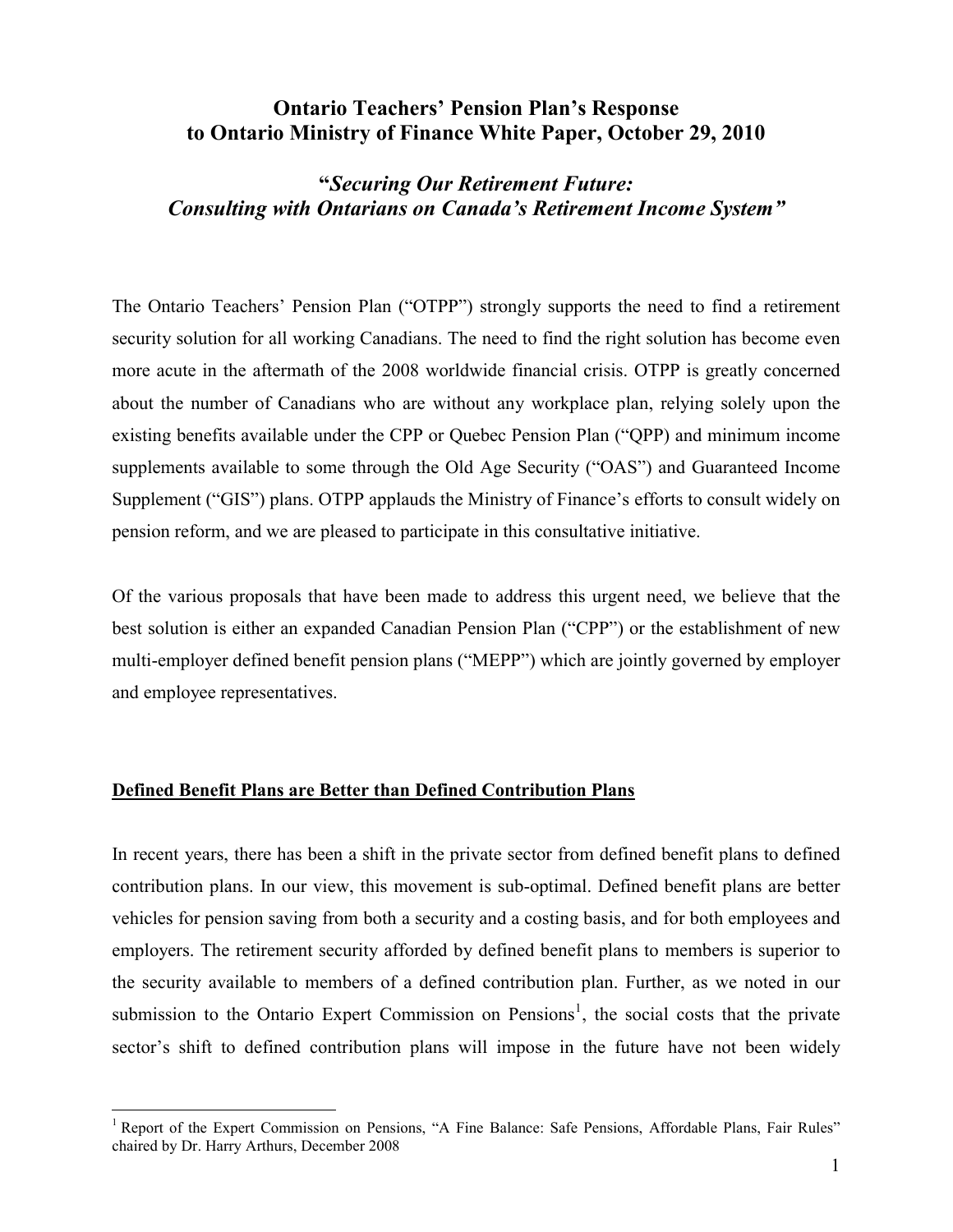acknowledged. Members of such plans will retire without adequate retirement incomes, potentially imposing obligations on future governments for retirement income assistance.

Defined benefits plans are inherently more affordable to sponsors/employers than defined contribution plans. A report by the US National Institute on Retirement Security<sup>2</sup> found that saving in a defined benefit pension plan can deliver the same level of retirement income at almost half the cost of a defined contribution scheme. Specifically, the study found that the ability to pool longevity risk in a defined benefit plan saves approximately 15%; the maintenance of superior balanced portfolio diversification saves another 5%; and the superior investment returns available when large pools of capital are pooled without costly retail administrative fees saves a further 26% (and given the generally higher level of retail administrative fees in Canada than in the United States, the advantages of defined benefit plans may be even greater to Canadians).

The movement in recent years from defined benefit plans to defined contribution plans at both employers' and employees' expense, is in our view the result of short-sighted tax rules and court decisions. These rulings have attacked the superior long-term affordability offered by defined benefit plans by effectively preventing sponsors/employers from saving enough in good times to cover losses in bad times. The compromises of weak managements have also attacked their affordability, who out of expediency, promise unrealistic future benefits in order to dampen current salary demands. Part of the solution to today's retirement security challenge should be a response by our legislators to these short-sighted rules and regulations.

#### **Multi-Employer/Jointly Sponsored Pension Plans**

We believe that the governance structure of the multi-employer and jointly sponsored pension plans is the best governance structure. The multi-employer and jointly sponsored governance structure prevalent in many of the existing pension plans has been lauded as superior by many, including Dr. Harry Arthurs in the 2008 Ontario Expert Commission on Pensions<sup>3</sup>. We believe that this model is the best governance structure because it allows all affected parties, employers

<sup>&</sup>lt;sup>2</sup> "A Better Bang for the Buck, The Economic Efficiencies of Defined Benefit Pension Plans, "National Institute on Retirement Security, August 2008

<sup>&</sup>lt;sup>3</sup> Report of the Expert Commission on Pensions, "A Fine Balance: Safe Pensions, Affordable Plans, Fair Rules" chaired by Dr. Harry Arthurs, December 2008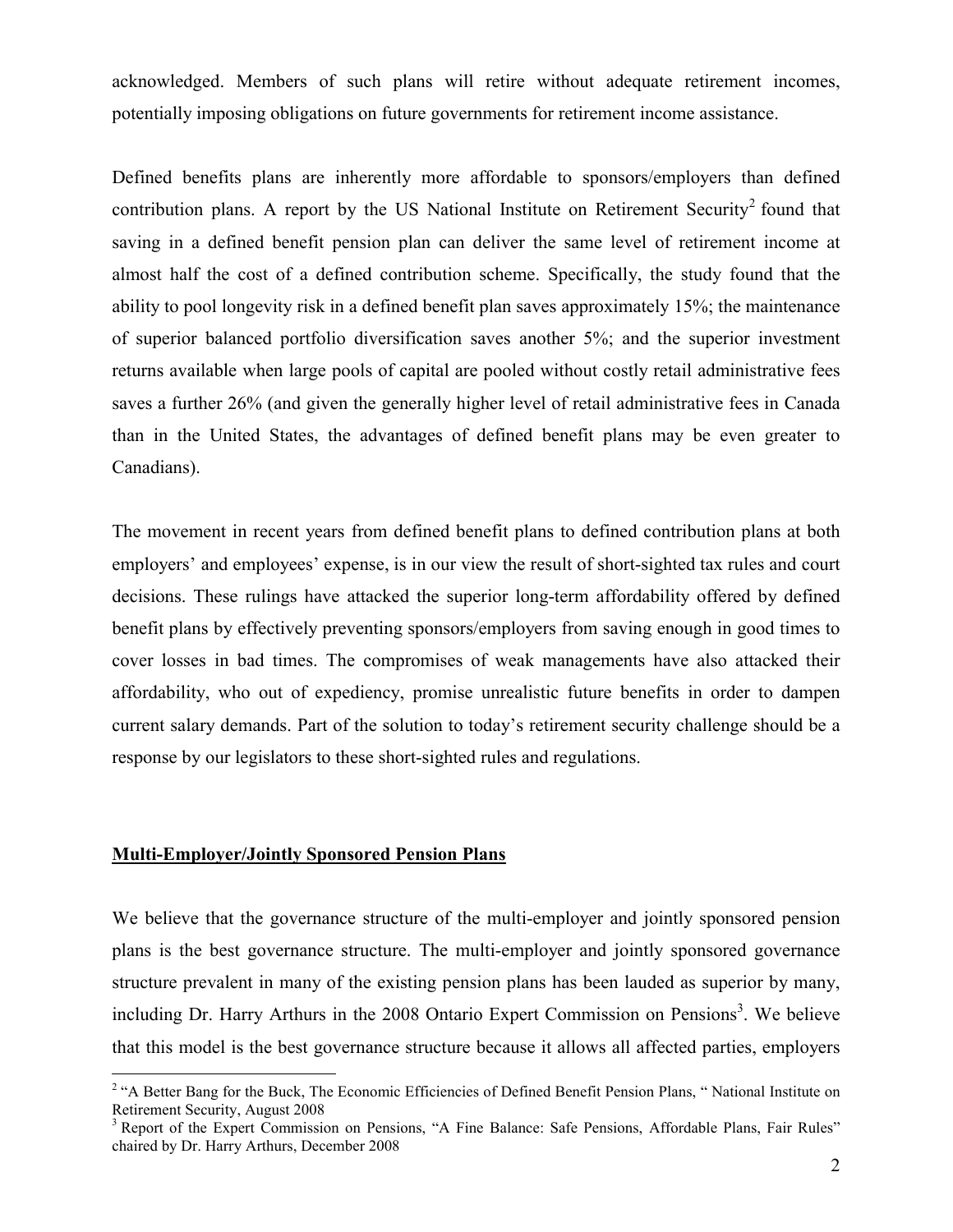and employees, to not only have a "say" in their plan but just as importantly, to be directly accountable for any changes to their plan. Jointly sponsored and multi-employer plans provide for at least 50% of their governing body to represent plan members. In our view, the provision of direct member accountability is the most optimal. These plans also provide greater retirement security because they are sponsored by a number of enterprises and, therefore, are relatively immune to employer failure. Finally, because they represent a relatively homogeneous employee group, such as licensed professions, they can better respond to changes in circumstances in their own unique employee group.

## **An Enhanced CPP**

The proposal to augment the retirement security of all Canadians through the Canadian Pension Plan ("CPP") is a good one. As a well-managed and successful investor of assets, an augmented CPP could be the optimal retirement vehicle for those without workplace pension coverage. And because the CPP benefits members in many of the same ways as does a defined benefit plan, it is a good option in our view.

CPP changes, however, will have a major impact on existing pension plans, many of which are also well-managed and proven investors of assets. Existing pension plans will need to integrate with any CPP changes, whatever form they may take, and the integration issues are substantial. For example, current pension plans offer different benefits than those which are covered under CPP, so any "new" CPP benefits will not mean a dollar for dollar swap. Without a cogent integration of enhanced CPP changes, different members may receive different benefits, particularly if only future service and contributions can be changed. To ensure the fair distribution of benefits, integration may require pension plans to renegotiate existing benefits. Any such renegotiation, however, is complicated by the fact that existing plans do not currently have the flexibility under pension laws to re-open their accrued benefit package. Greater legal flexibility to re-negotiate accrued benefits may be needed to effect an equitable integration.

With increased CPP contributions, the sponsors of many plans, particularly multi-employer and jointly sponsored plans, will likely react by lowering their own plan's contributions to ensure a sustainable aggregative of contributions. For example, at OTPP the joint sponsors currently contribute 22% of teachers' salaries towards pension security which is borne equally by the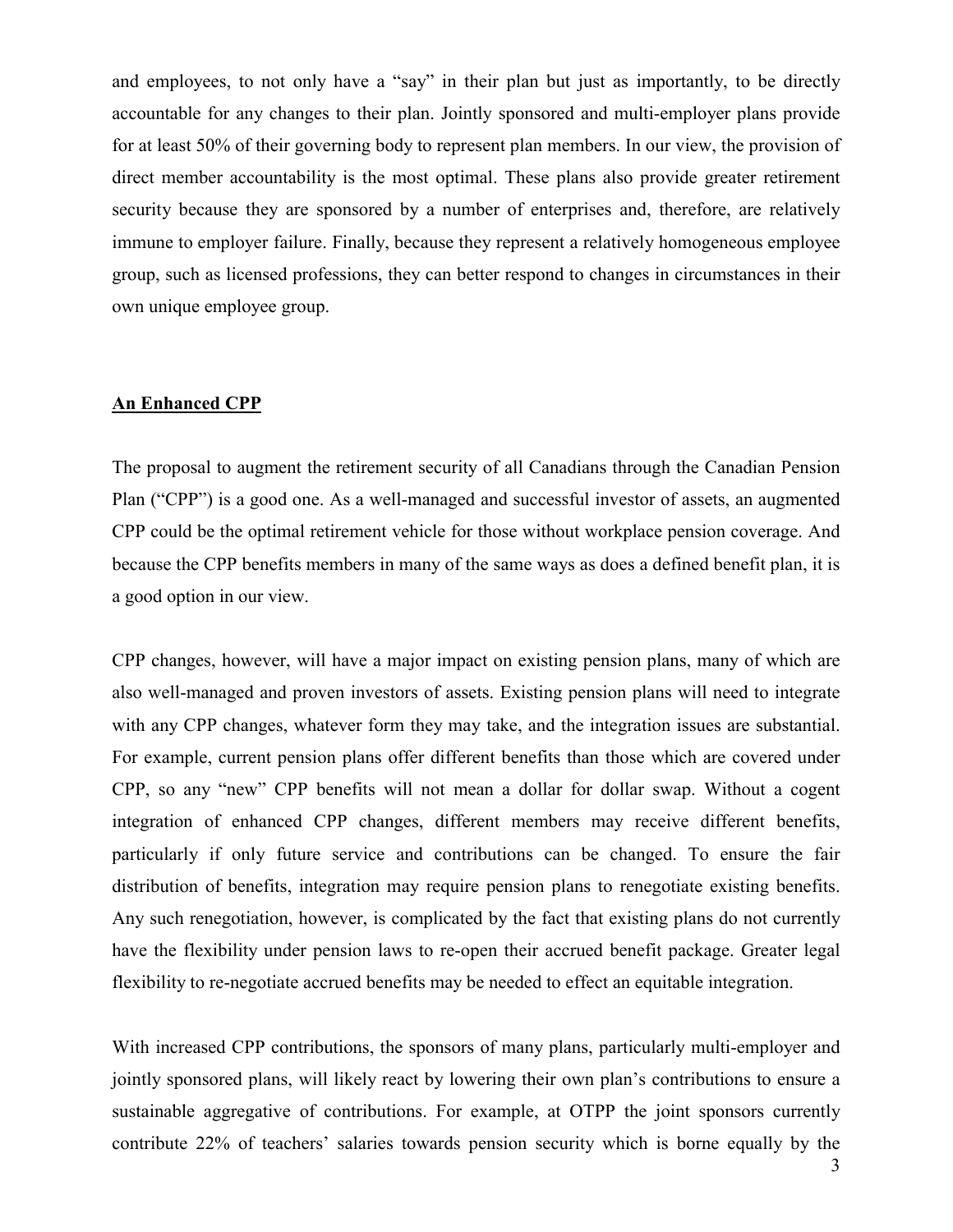teachers of Ontario and the government. Therefore, any increase in CPP payments to the federal plan could result in a matching decrease in OTPP contributions. If this does occur, existing plans will be weakened and rendered less flexible in how they can manage their funds. The strengthening of the CPP benefit should not occur at the expense of existing plans, and particularly not at the expense of multi-employer and jointly sponsored plans. Employees and employers in multi-employer and jointly sponsored plans will no longer have a place at the table for that portion of the retirement security transferred away from them to the CPP.

Another critical issue is one of intergenerational fairness. This issue could be triggered by the integration of certain CPP changes, such as the length of the phase-in period. Intergenerational imbalances need to be addressed reviewing all options, including past service. This may increase the demand to change the pension laws so that accrued benefits can be renegotiated. Another critical issue is the need to balance retirement security for all income groups. The Old Age Security and Guaranteed Income Supplement plans which benefit lower income groups will be impacted by certain CPP changes such as increasing the CPP income replacement rate.

#### **Other Possible Solutions**

 $\overline{a}$ 

Other suggestions to solve today's national retirement security problem have been proposed which could operate in tandem with an augmented CPP or a newly created multi-employer pension plan. One of these proposals is to raise the retirement age. Another proposal is to transfer all CPP coverage, including any augmented coverage, to the existing multi-employer and jointly sponsored plans which would in essence act as "sub-agents" for the CPP portion of coverage. This is an interesting idea<sup>4</sup> that could be offered on an "opt-in" basis for the particular employee group. CPP coverage would remain universal; rather it would be a question of which plan would manage the members' money and under what governance structure. Any membership opting into this proposal would be able to leverage the engaged and accountable governance model already existing in their own multi-employer or jointly sponsored plan.

<sup>&</sup>lt;sup>4</sup> The Ontario Secondary Schools Association made a similar proposal in their submissions of November 15, 2010